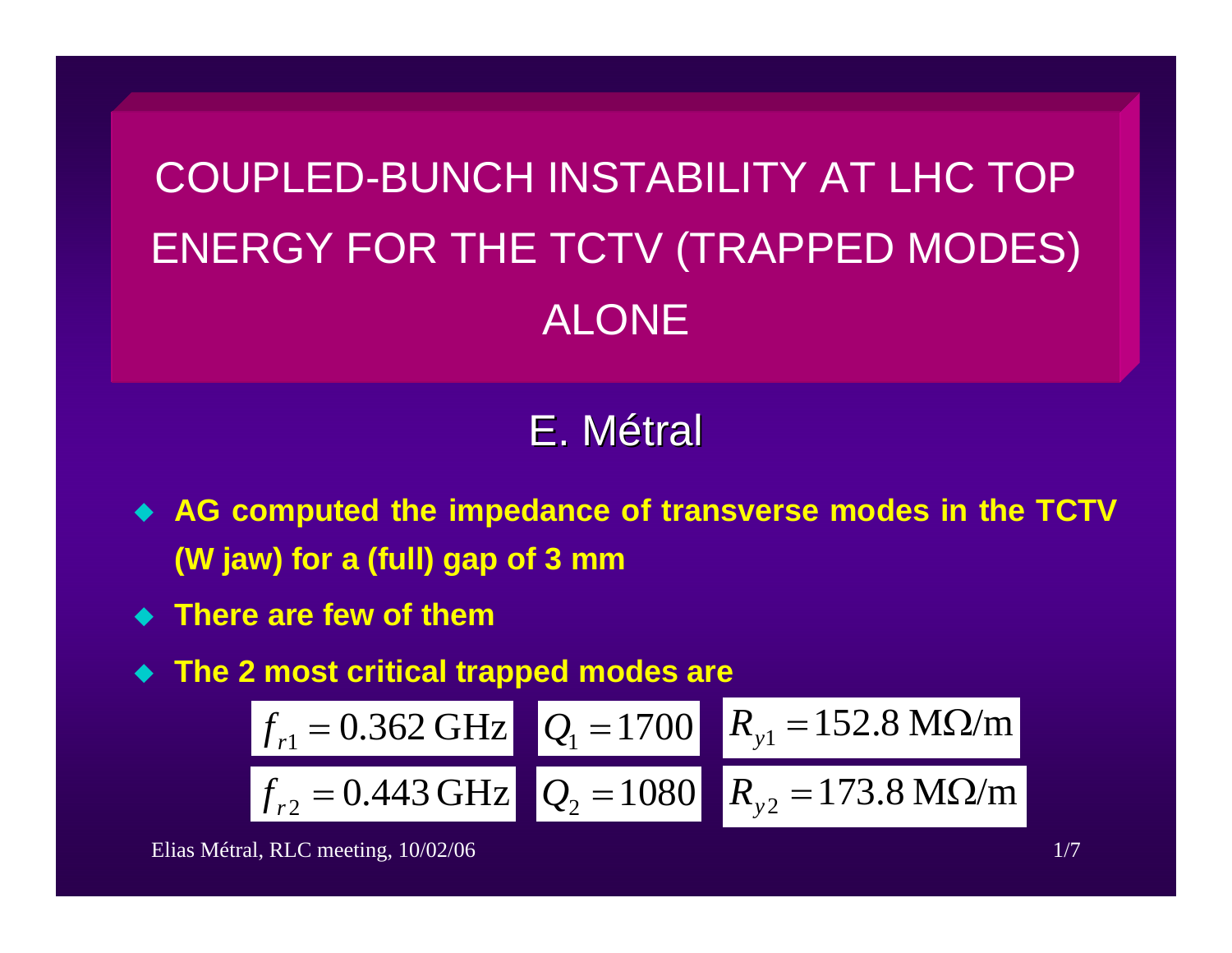|                              | #name               | angle[rad]     | betax[m]   | betay[m]   | halfgap[m]  | <b>Resistivity [Ohm m]</b> | Length[m]    |
|------------------------------|---------------------|----------------|------------|------------|-------------|----------------------------|--------------|
|                              | <b>TCL.5R1.B1</b>   | 0              | 131.930046 | 925.939244 | 0.002575162 | 0.000000017                |              |
| <b>Latest</b>                | TCTH.L2.B1          | 0              | 50.8905324 | 49.7634705 | 0.001327484 | 0.00000005                 | 1            |
|                              | TCTV.4L2.B1         | 1.571          | 132.878596 | 57.7485257 | 0.001414104 | 0.00000005                 | 1            |
| collimator<br>list           | TCLIA.4R2.B1        | 1.571          | 54.9399025 | 126.695909 | 0.227120612 | 0.00001                    |              |
|                              | TCLIB.6R2           | 1.571          | 271.5918   | 30.8891662 | 0.112144615 | 0.00001                    | 1            |
| <b>TDI</b><br><i>(except</i> | <b>TCP.6L3.B1</b>   | $\mathbf 0$    | 133.173819 | 142.421503 | 0.003880909 | 0.00001                    | 0.6          |
|                              | <b>TCSG.5L3.B1</b>  | 0              | 55.2316125 | 295.084643 | 0.002999156 | 0.00001                    | $\mathbf{1}$ |
|                              | <b>TCSG.4R3.B1</b>  | $\mathbf 0$    | 26.2566047 | 402.556797 | 0.002067876 | 0.00001                    | 1            |
| TCDQ<br>and                  | TCSG.A5R3.B1        | 2.981          | 36.2555658 | 350.426671 | 0.002685595 | 0.00001                    | 1            |
|                              | TCSG.B5R3.B1        | 0.1885         | 46.1122737 | 318.428996 | 0.003011138 | 0.00001                    | 1            |
| treated                      | TCLA.A5R3.B1        | 1.571          | 144.265025 | 179.180893 | 0.006002174 | 0.00000005                 | 1            |
|                              | TCLA.B5R3.B1        | 0              | 153.437469 | 171.707025 | 0.005554289 | 0.00000005                 | 1            |
| separately)                  | <b>TCLA.6R3.B1</b>  | $\mathbf 0$    | 130.137774 | 167.358555 | 0.005115221 | 0.00000005                 | $\mathbf{1}$ |
|                              | TCLA.7R3.B1         | $\mathbf 0$    | 66.0337326 | 93.1616861 | 0.003643726 | 0.00000005                 | 1            |
|                              | TCTH.L5.B1          | 0              | 1646.47497 | 623.773574 | 0.007550721 | 0.00000005                 | 1            |
| by<br>G.<br>sent             | TCTV.L5.B1          | 1.571          | 1651.5656  | 657.575043 | 0.004771814 | 0.00000005                 | 1            |
|                              | <b>TCL.5R5.B1</b>   | 0              | 128.604788 | 907.761503 | 0.002542502 | 0.000000017                | 1            |
| <b>Robert-</b>               | TCS.TCDQ.B1         | $\overline{0}$ | 501.167596 | 165.505192 | 0.003764311 | 0.00001                    | $\mathbf{1}$ |
|                              | <b>TCP.D6L7.B1</b>  | 1.571          | 168.879644 | 73.4174845 | 0.001152614 | 0.00001                    | 0.6          |
| <b>Demolaize</b><br>on       | TCP.C6L7.B1         | 0              | 160.233365 | 77.6735947 | 0.001702788 | 0.00001                    | 0.6          |
|                              | <b>TCP.B6L7.B1</b>  | 2.215          | 151.86291  | 82.1555769 | 0.001393408 | 0.00001                    | 0.6          |
|                              | TCSG.A6L7.B1        | 2.463          | 43.0720503 | 216.932384 | 0.001657723 | 0.00001                    | 1            |
| 11/10/05                     | <b>TCSG.B5L7.B1</b> | 2.504          | 147.345413 | 163.177444 | 0.001940944 | 0.00001                    | $\mathbf{1}$ |
|                              | TCSG.A5L7.B1        | 0.71           | 171.206577 | 143.46244  | 0.001981527 | 0.00001                    | 1.           |
|                              | TCSG.D4L7.B1        | 1.571          | 306.612559 | 69.6322005 | 0.001309592 | 0.00001                    |              |
|                              | TCSG.B4L7.B1        | 0              | 131.22721  | 138.531839 | 0.001797806 | 0.00001                    | 1            |
|                              | TCSG.A4L7.B1        | 2.349          | 121.231917 | 149.143312 | 0.001826087 | 0.00001                    | $\mathbf{1}$ |
|                              | TCSG.A4R7.B1        | 0.808          | 111.88628  | 160.369012 | 0.001838418 | 0.00001                    | 1            |
|                              | TCSG.B5R7.B1        | 2.47           | 131.104839 | 272.505246 | 0.002139507 | 0.00001                    | 1            |
|                              | TCSG.D5R7.B1        | 0.897          | 228.139661 | 159.916518 | 0.002143107 | 0.00001                    | 1            |
|                              | TCSG.E5R7.B1        | 2.277          | 257.03478  | 136.813892 | 0.00214865  | 0.00001                    | 1            |
|                              | <b>TCSG.6R7.B1</b>  | 0.009          | 353.17157  | 44.9237507 | 0.002949228 | 0.00001                    | 1            |
|                              | TCLA.A6R7.B1        | 1.571          | 311.567299 | 45.2928573 | 0.001508856 | 0.00000005                 |              |
|                              | TCLA.C6R7.B1        | 0              | 163.888957 | 73.0525544 | 0.00287017  | 0.00000005                 | 1            |
|                              | TCLA.E6R7.B1        | 1.571          | 66.3427234 | 151.468451 | 0.002759268 | 0.00000005                 | 1            |
|                              | TCLA.F6R7.B1        | 0              | 62.6000088 | 157.726835 | 0.001773862 | 0.00000005                 | 1            |
|                              | TCLA.A7R7.B1        | $\mathbf 0$    | 59.8259125 | 148.758902 | 0.001734113 | 0.00000005                 | 1            |
|                              | TCTH I & R1         | $\Omega$       | 47 1043837 | 47 8950155 | 0.001277149 | 0.00000005                 | $\mathbf{1}$ |
|                              | TCTV.4L8.B1         | 1.571          | 128.802029 | 52.8559028 | 0.001352875 | 0.00000005                 | $\mathbf{1}$ |
|                              | TUTH.LT.DT          | U              | 1040.09003 | 024.03111  | U.UU7000014 | <b>U.UUUUUUUJ</b>          |              |
|                              | TCTV.L1.B1          | 1.571          | 1653.81877 | 658.708163 | 0.004775924 | 0.00000005                 | $\mathbf{1}$ |

Elias Métral, RLC meeting, 10/02/06 2/7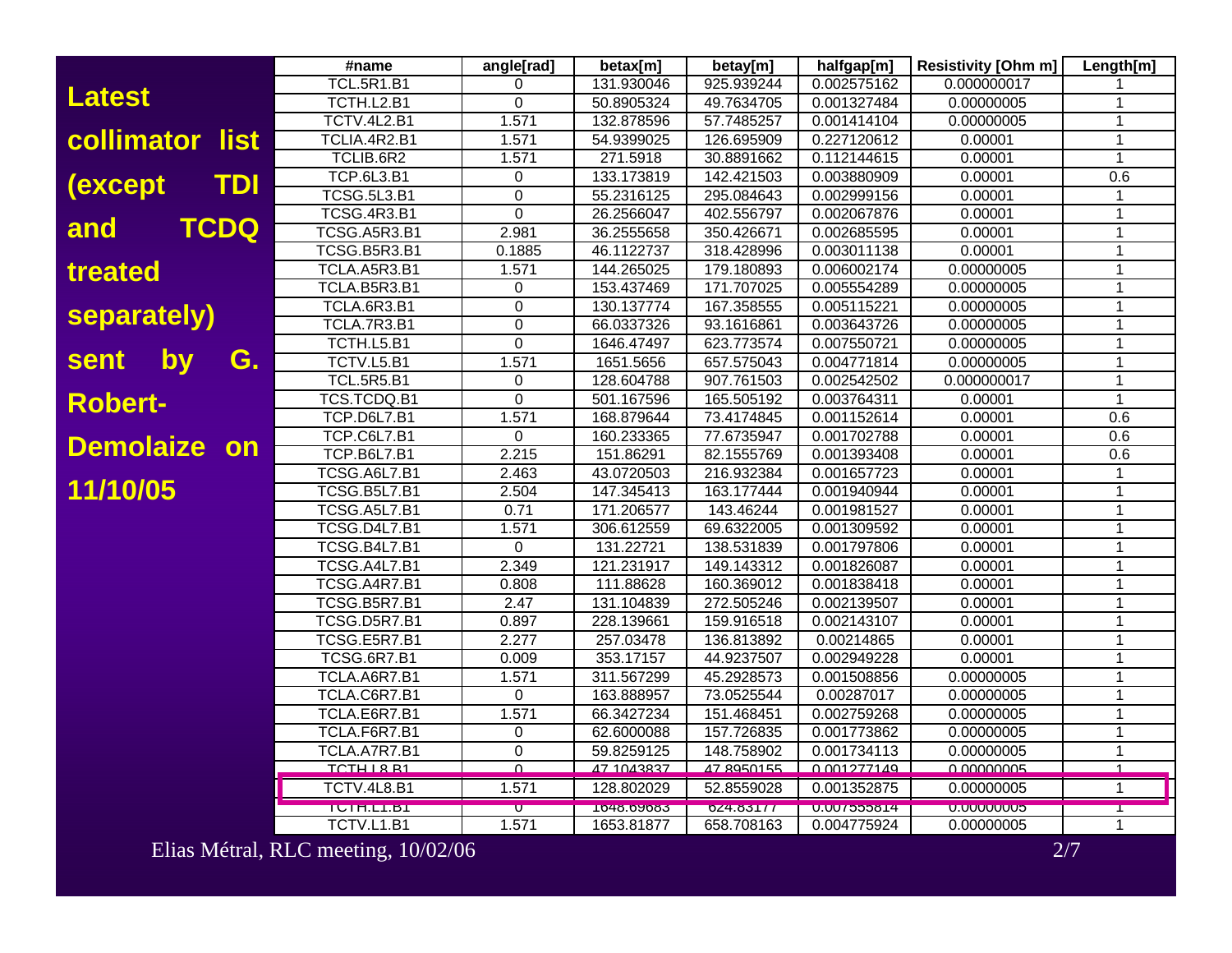#### **Coupled-bunch instability growth-rates vs. coupled-bunch mode**  *n*

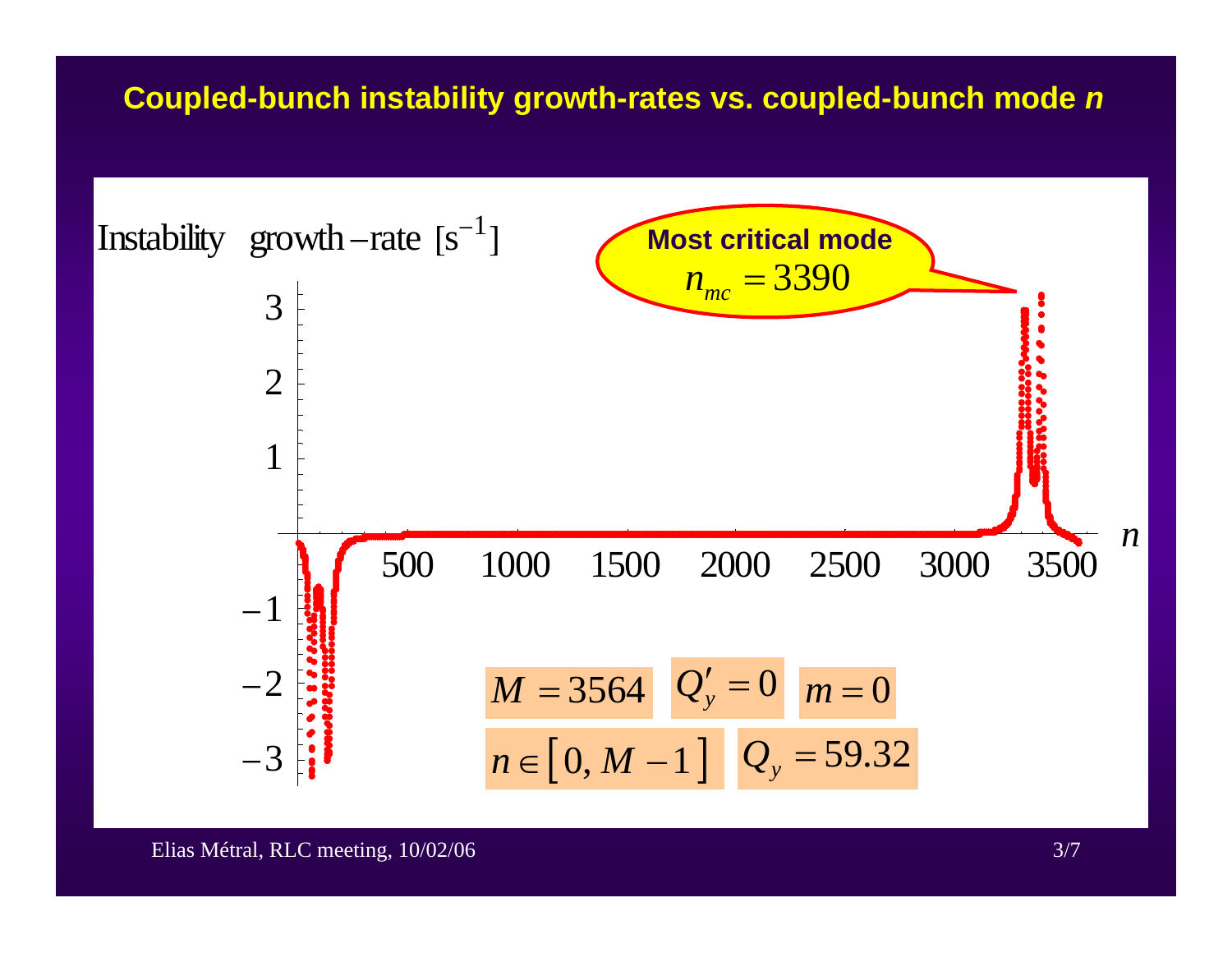## Tune shift and stability diagram

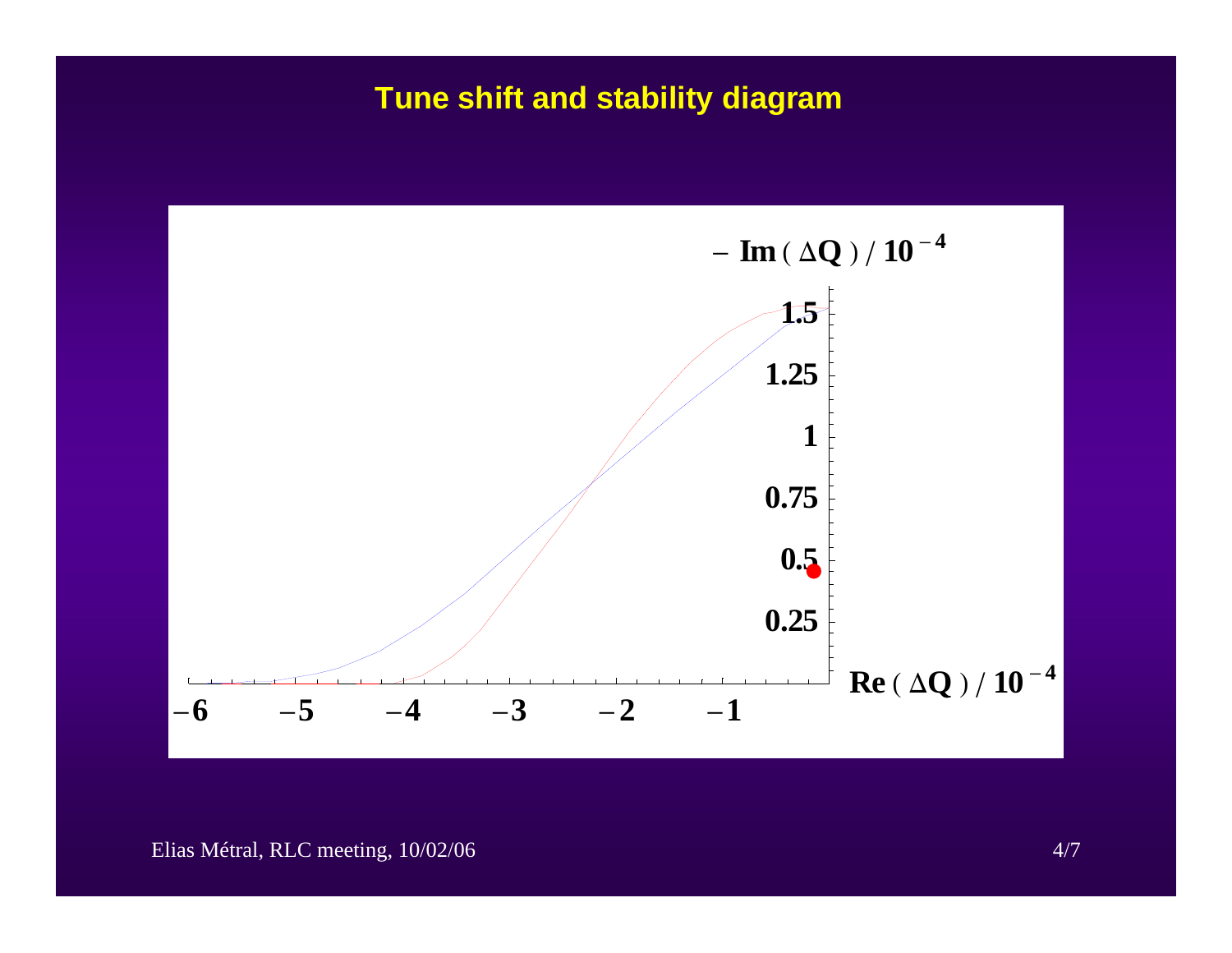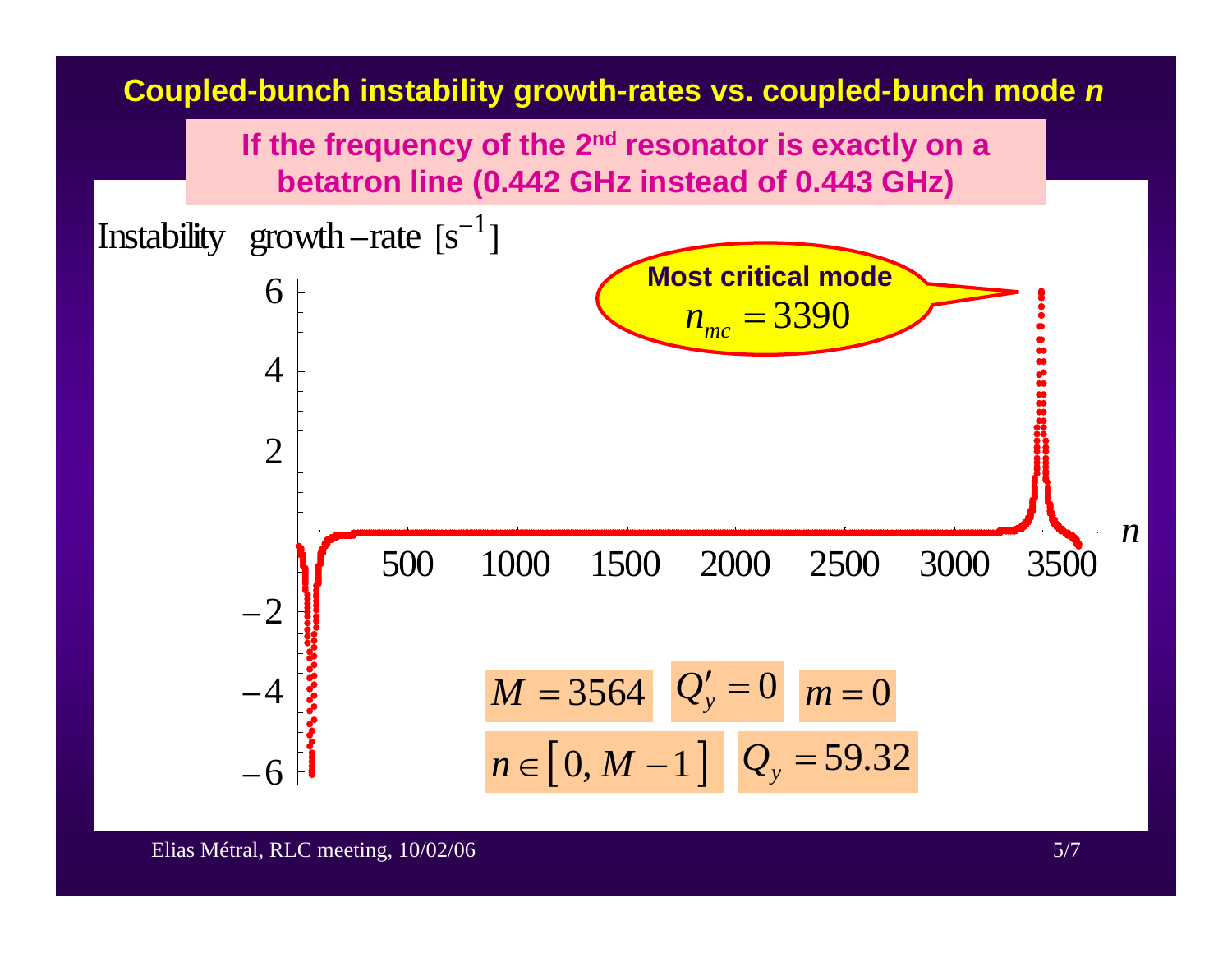## Tune shift and stability diagram